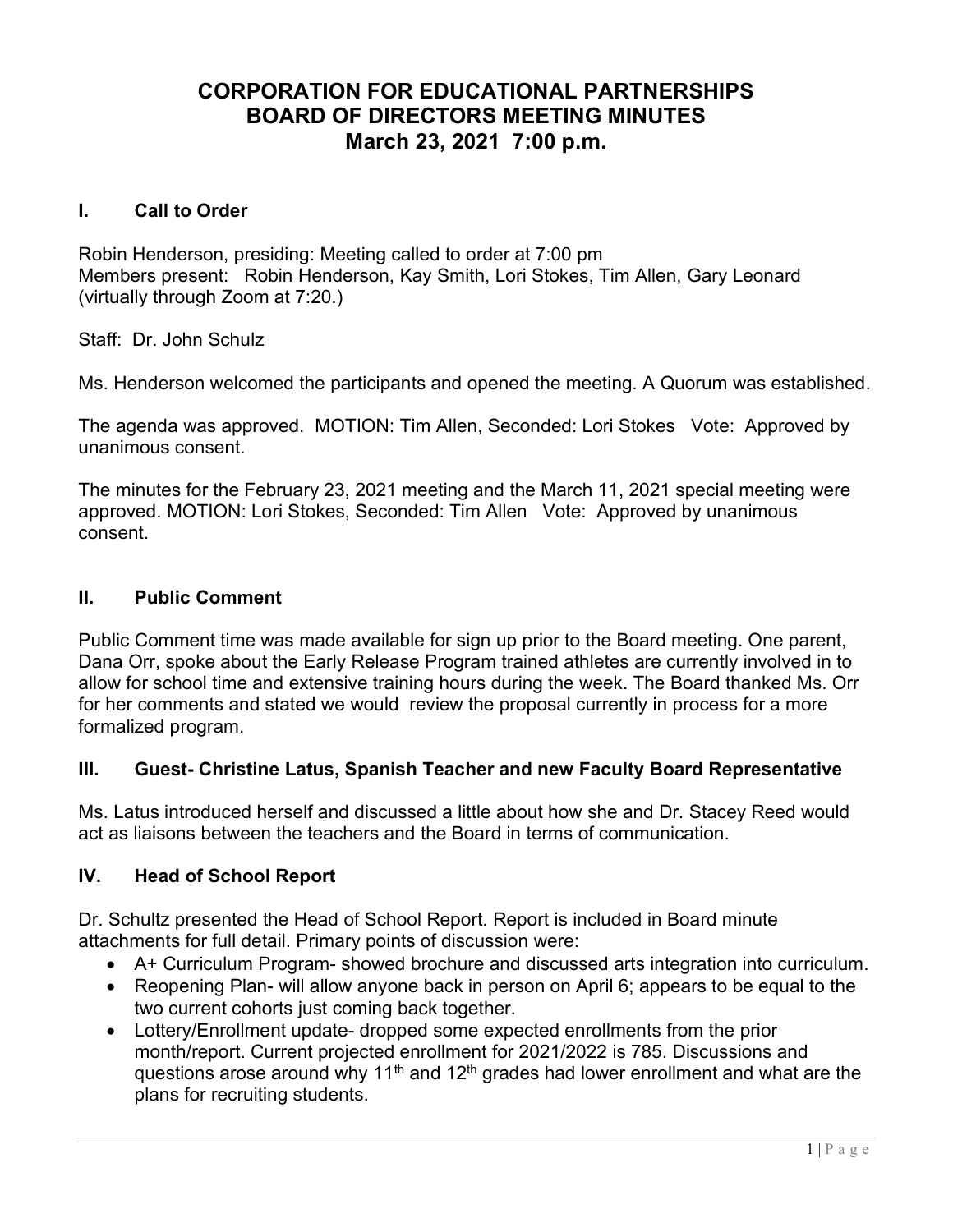- Grant- most "fruitful" grant at the moment appears to be a grant for planting fruit trees on campus.
- Summer Program- camps and credit recovery options were discussed.
- Vaccines for staff- approximately 91% of staff are either fully vaccinated or have had their first one.
- Pay for unused days versus sub pay-tabled for later discussion. Any changes will be effective for the 2021/2022 school year and not implemented this school year.
- Week of Fun(draising) is currently happening.

## V. Finance Report

Tim Allen gave brief update on finances. Some questions were raised regarding adjustments to the budget. Most changes were reallocations of funds into different line item categories. One line item was added to the budget since it erroneously had \$0 budgeted to it. A moiton was made to approve the adjusted budget. MOTION: Kay Smith, Seconded: Lori Stokes Vote: Approved by unanimous consent.

Reports are included in the attachments to the minutes.

## VI. State of the School

Ethan Burton provided an update on the Middle School. He followed up on 3 items the Board requested of him at the last meeting:

- Consistency with schedules
- Communication between teachers, students and parents
- The fail rate of the Middle School students

Dennis Noble had technical difficulties and was not able to present the High School update. There is a document included with the package that provides the HS updates.

Board training is still on target to be completed by the end of April, 2021.

## VII. Board entered closed session

At 8:06 pm the Board entered closed session to discuss personnel matters. MOTION: Lori Stokes, Seconded: Gary Leonard Vote: Approved by unanimous consent.

The Board left closed session and entered into the open session at 9:24 pm. MOTION: Lori Stokes, Seconded: Tim Allen Vote: Approved by unanimous consent.

## VIII. Action Taken

A motion was made to approve moving forward with implementation of the A+ Schools program. This is something that is not immediate, but we will plan to start integrating equipment and electives into our processes to support the initiative. Cost- year one \$26,500, year two \$19,500,